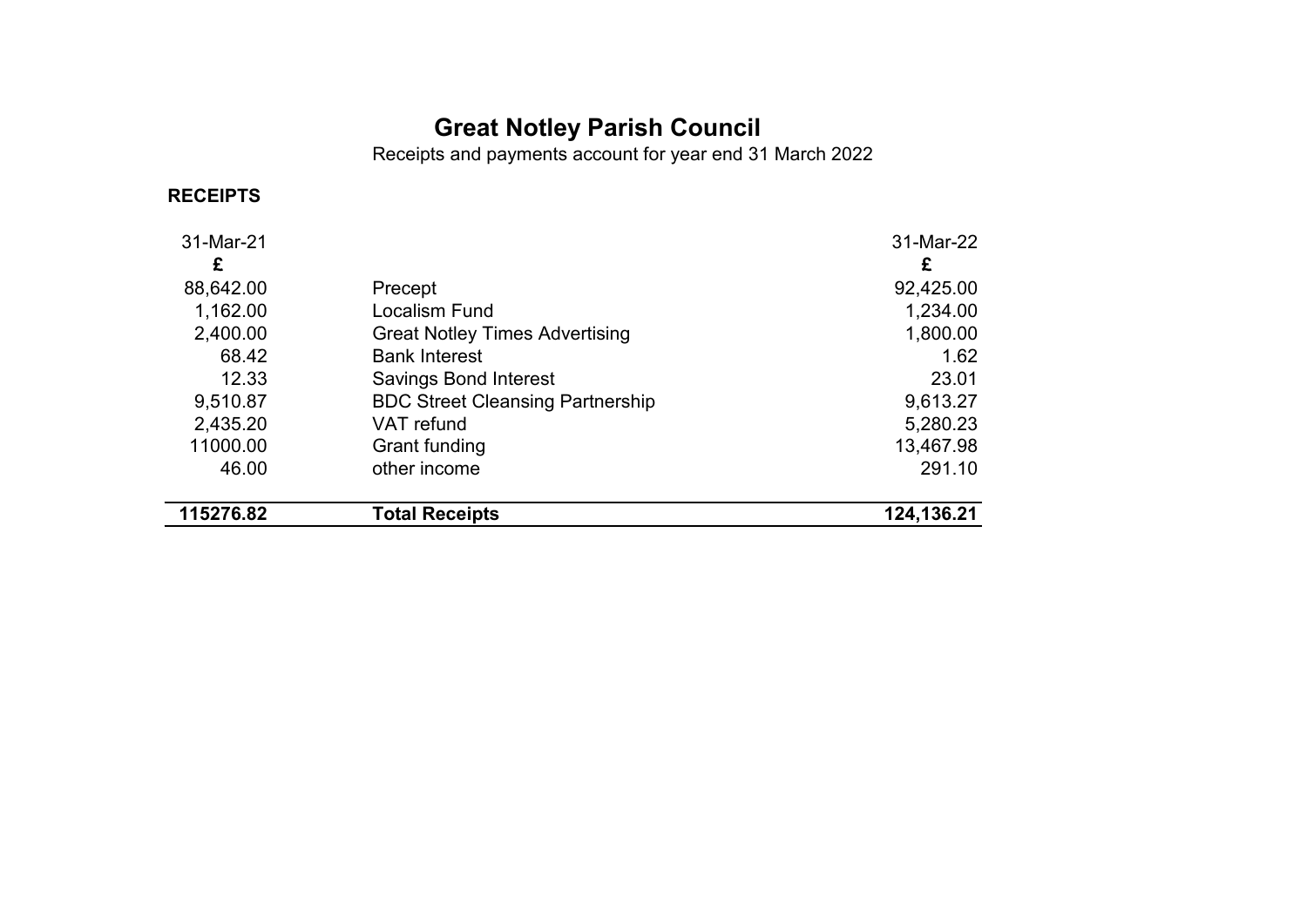| <b>PAYMENTS</b> |                                           |            |
|-----------------|-------------------------------------------|------------|
| £               |                                           | £          |
| 4,768.90        | Administration                            | 5007.82    |
| 67,803.95       | <b>Salaries &amp; Pensions</b>            | 68090.43   |
| 1,377.83        | <b>Motor Van Expenses</b>                 | 2008.03    |
| 275.00          | Training                                  | 200.00     |
| 6,563.54        | <b>Great Notley Times/Council website</b> | 5980.23    |
| 20.00           | Donations                                 | 424.00     |
| 3,085.85        | <b>Street Furniture</b>                   | 1360.85    |
| 920.11          | Lighting Supply & Maintenance             | 1284.41    |
| 126.00          | Open Spaces and War memorial              | 54.00      |
| 17,952.75       | play areas                                | 46952.09   |
| 5,285.03        | VAT                                       | 10905.22   |
| 1,119.98        | Subscriptions                             | 1198.95    |
| 706.16          | Storage Unit                              | 350.00     |
| 54.00           | <b>Parish Special Events</b>              | 1360.33    |
| 378.34          | <b>Tools and PPE</b>                      | 406.13     |
| 110437.44       | <b>Total Payments</b>                     | 145,582.49 |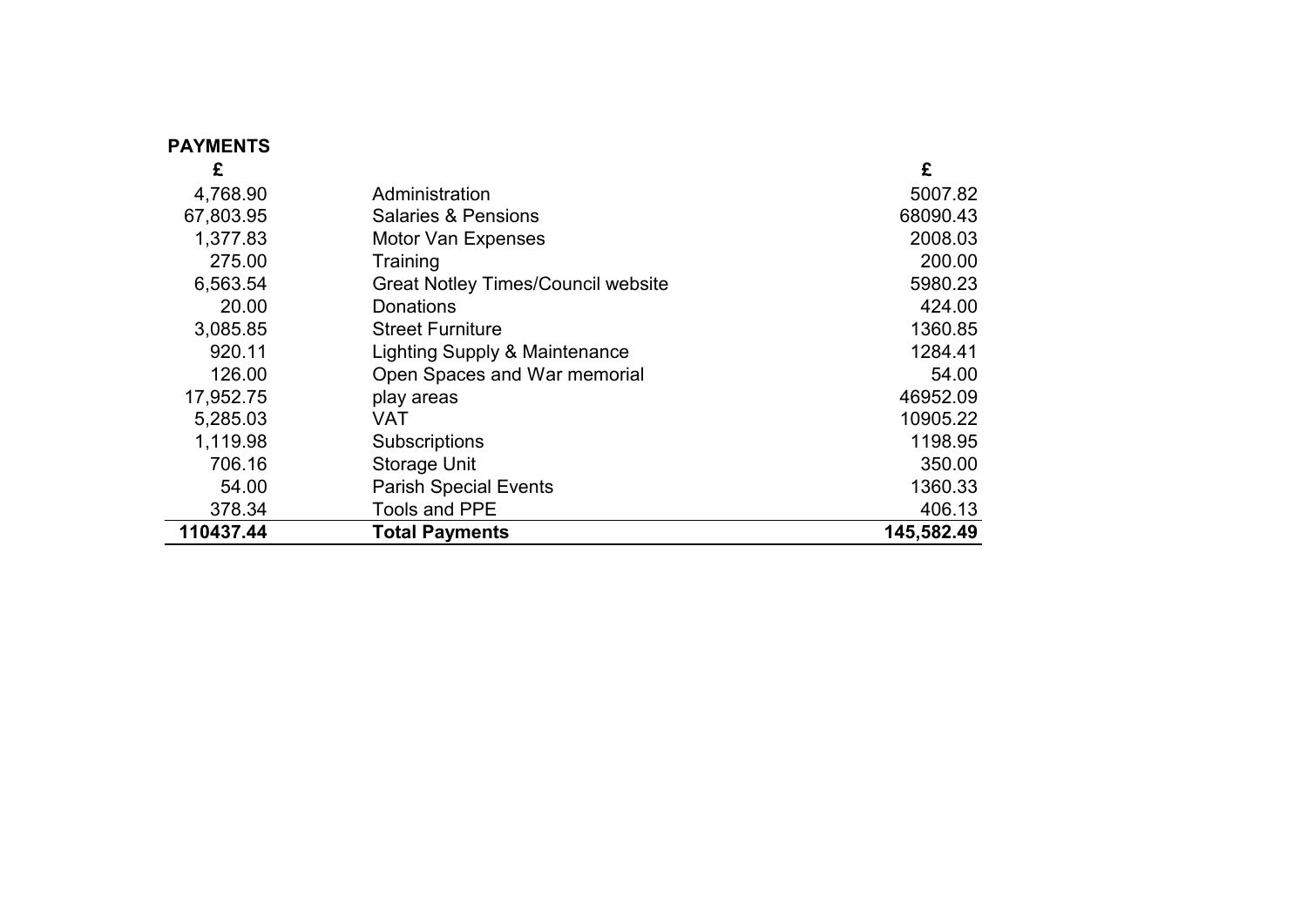| 1. | <b>ASSETS</b>                                           |           |
|----|---------------------------------------------------------|-----------|
|    | Movements during the year.                              |           |
|    | A. During the year the following assets were acquired   | £         |
|    | Printer                                                 | 74.16     |
|    | Skate ramp, youth shelter and goal ends                 | 60,000    |
|    | B. During the year to following assets were disposed of |           |
|    | Skate ramp and seats                                    | 40187.29  |
|    | goal ends and hoops                                     | 1125.68   |
|    | printer                                                 | 44.99     |
|    | strimmer                                                | 585.00    |
|    | C. As at 31st March 2022 the following assets were held | £         |
|    | seats and bins                                          | 13,416.06 |
|    | memorial seat                                           | 695.00    |
|    | flagpoles                                               | 206.00    |
|    | map boards                                              | 3,896.38  |
|    | cycle barriers                                          | 1,665.00  |
|    | Play equipment for the RAFT                             | 60,000.00 |
|    | Play equipment Levens Way play area                     | 39,206.30 |
|    | Youth shelter                                           | 7,649.00  |
|    | village sign                                            | 2,625.00  |
|    | Village white gates                                     | 4,670.58  |
|    | noticeboards                                            | 9,624.56  |
|    | <b>Streetlights</b>                                     | 38,203.65 |
|    | bus shelters                                            | 4,200.00  |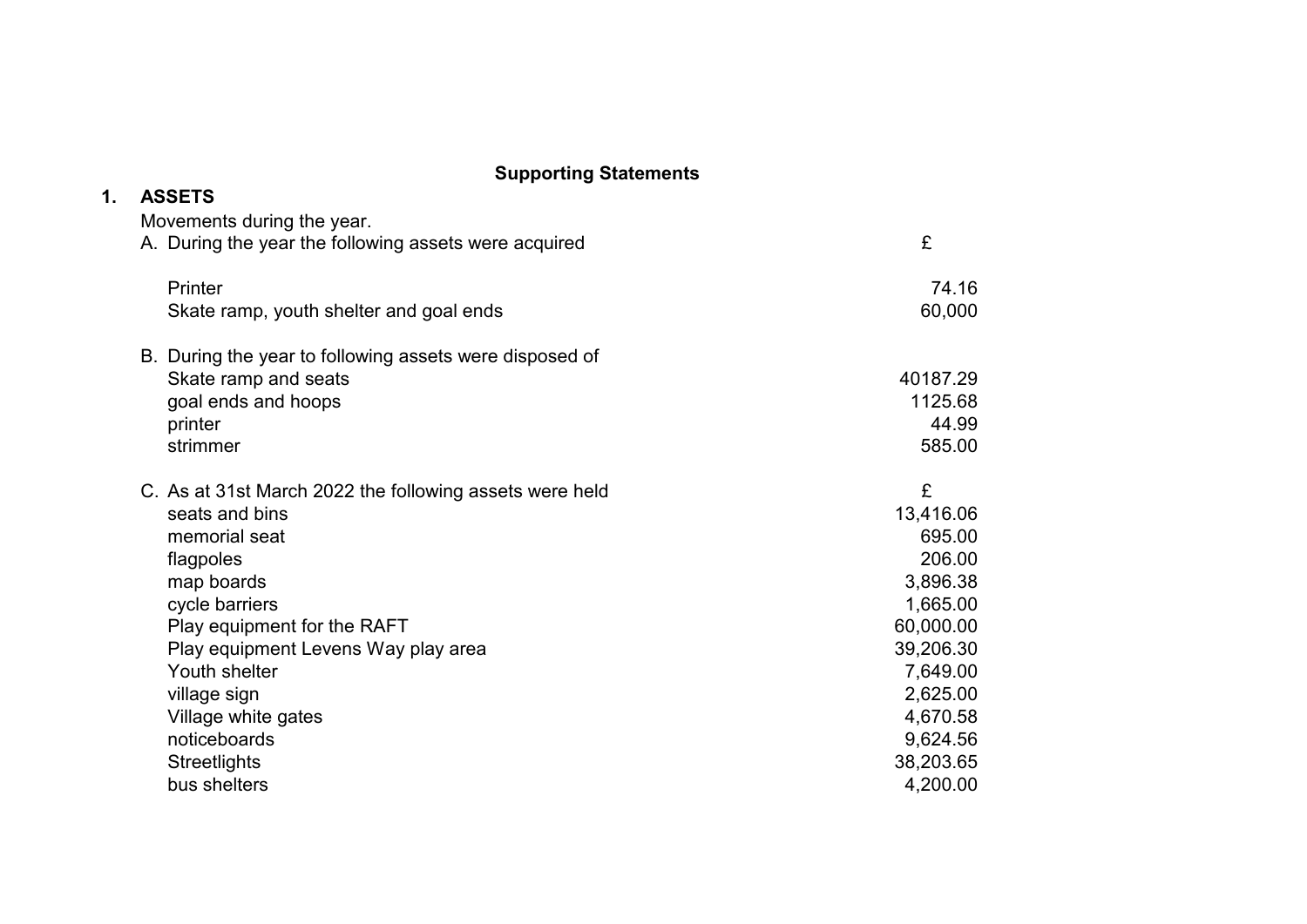| leafblower                              | 268.01     |
|-----------------------------------------|------------|
| Salt spreader                           | 278.00     |
| Berligo Van                             | 9,502.20   |
| <b>Storage Unit</b>                     | 67,000.00  |
| Land plus Mrs Hedges Statue and Pergola | 60,000.00  |
| laptop                                  | 407.57     |
| printer                                 | 74.16      |
| Defibrillator                           | 2,345.00   |
| owl and bat boxes                       | 378.00     |
| <b>Total Assets</b>                     | 326,310.47 |

The basis of the valuation of the above assets is the acquisition cost or in unknown the insurance valuation. Please note that no adjustment has been made to such valuations t constant throughout the period of ownership

### **2. LEASES**

Lease between Braintree District Council and Great Notley Parish Council dated 29th January 2019 for a term of 30 years from the date of the lease in relation to the RAFT play area Notley Green.

### **3. EARMARKED RESERVES**

Grant funding was reserved and used during this financial year in the project to upgrade the RAFT. In addition, the Parish Council earmarked £40,000 towards that project which was completed during this financial year.

The balance was allocated as free reserves although it was noted that 3-6 months of running costs were noted as emergency reserves.

### **4. Donations**

Great Notley Parish Council now exercises powers under the General Power of Competence and thus has not invoked the provisions of Section 137 of the Local Government Act 1972 in this financial year. The following donations have been made -

Poppy wreaths 74.00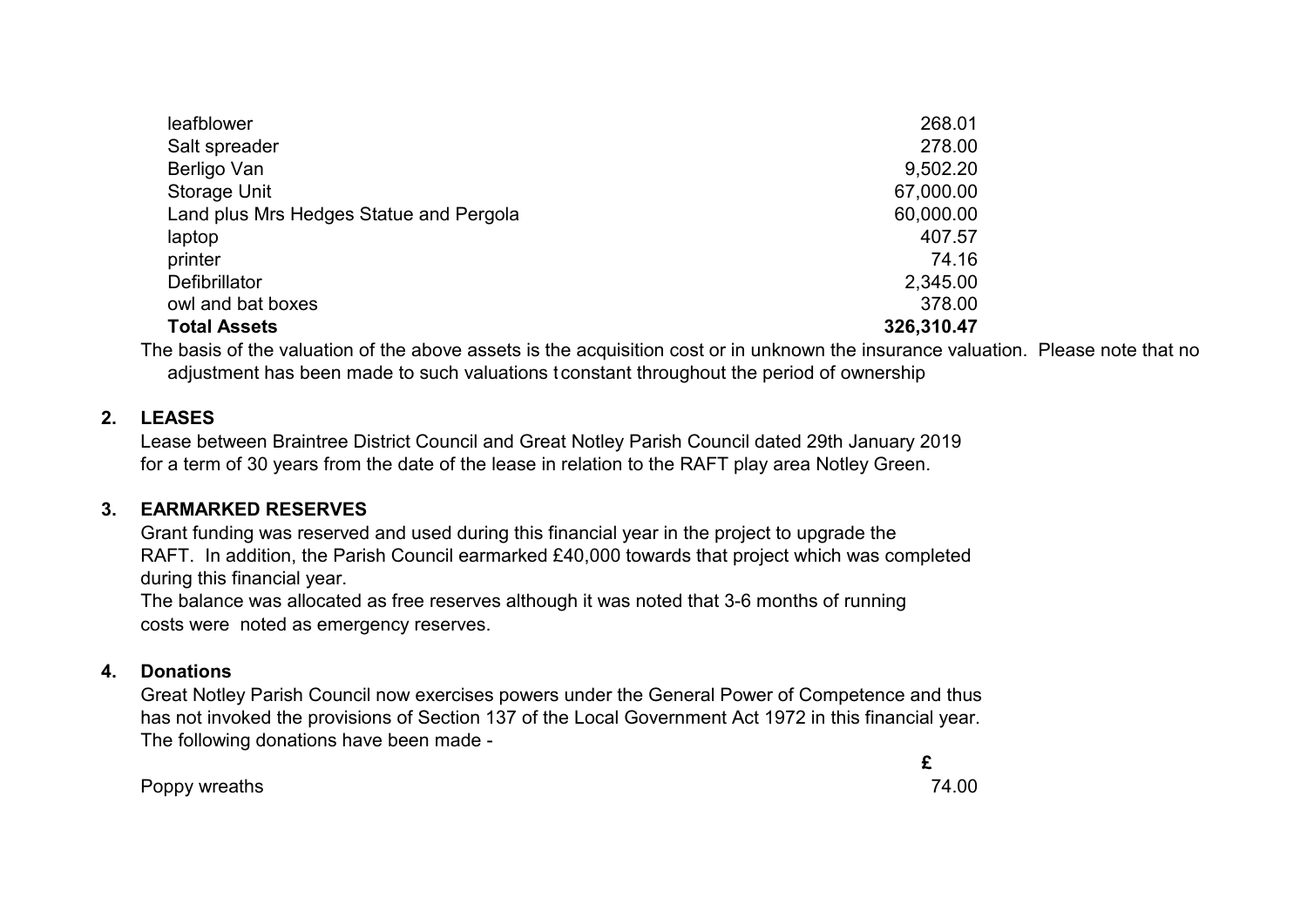Notley Green Community Association 350.00<br> **Total Donations** 350.00 **Total Donations** 

#### **5 Contingent Liabilities**

Great Notley Parish Council has no contingent liabilities

### **6 AGENCY WORK**

During the year the Parish Council undertook agency work on behalf of Braintree District Council. for the street cleaning partnership. The value of that work was £9,613.27 **Total agency work £9,613.27**